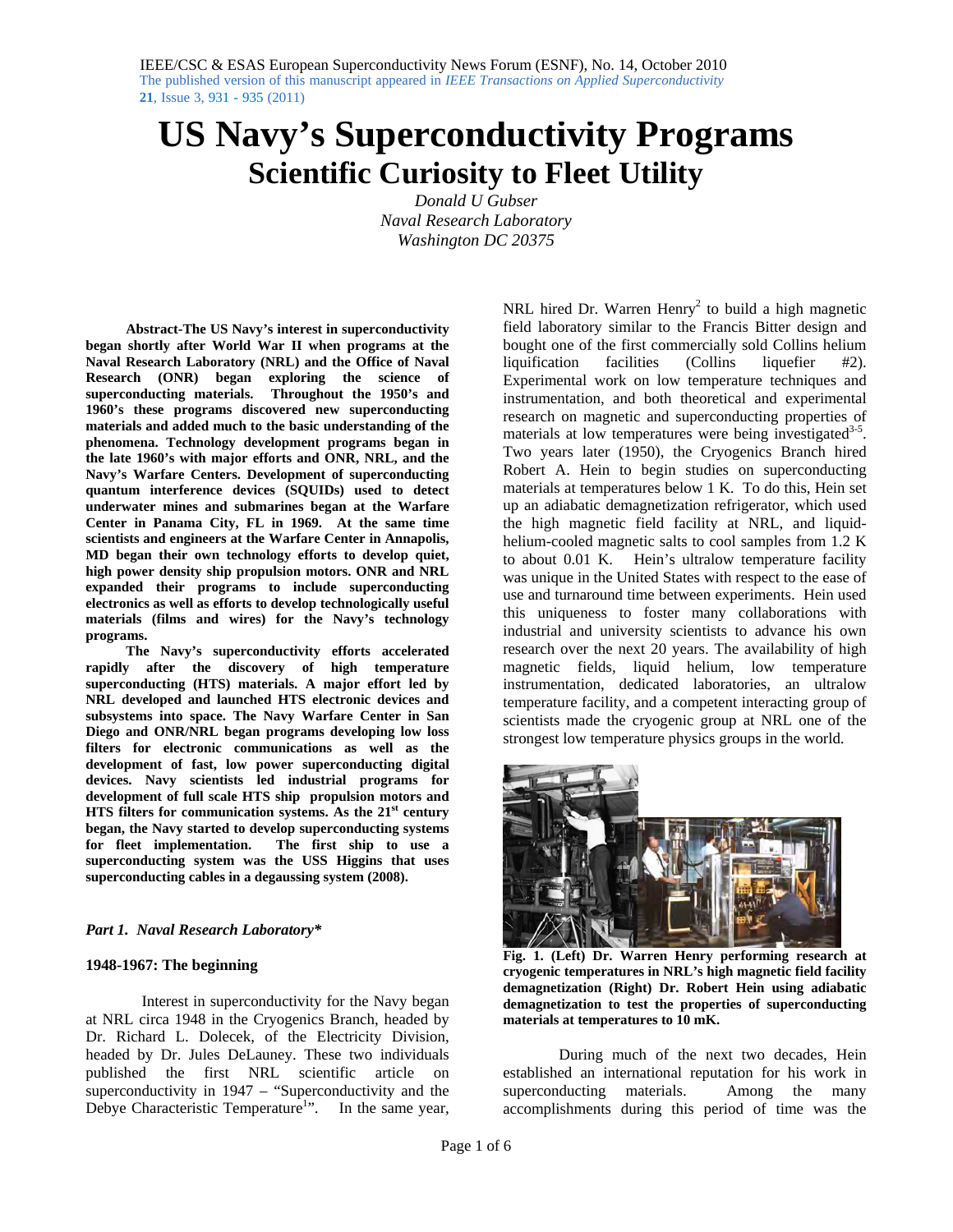| <b>Report Documentation Page</b>                                                                                                                                                                                                                                                                                                                                                                                                                                                                                                                                                                                                                                                                                                                                                                                                                                                                                                                                                                                                                                                                                            |                                      |                              |                                | Form Approved<br>OMB No. 0704-0188                  |                    |
|-----------------------------------------------------------------------------------------------------------------------------------------------------------------------------------------------------------------------------------------------------------------------------------------------------------------------------------------------------------------------------------------------------------------------------------------------------------------------------------------------------------------------------------------------------------------------------------------------------------------------------------------------------------------------------------------------------------------------------------------------------------------------------------------------------------------------------------------------------------------------------------------------------------------------------------------------------------------------------------------------------------------------------------------------------------------------------------------------------------------------------|--------------------------------------|------------------------------|--------------------------------|-----------------------------------------------------|--------------------|
| Public reporting burden for the collection of information is estimated to average 1 hour per response, including the time for reviewing instructions, searching existing data sources, gathering and<br>maintaining the data needed, and completing and reviewing the collection of information. Send comments regarding this burden estimate or any other aspect of this collection of information,<br>including suggestions for reducing this burden, to Washington Headquarters Services, Directorate for Information Operations and Reports, 1215 Jefferson Davis Highway, Suite 1204, Arlington<br>VA 22202-4302. Respondents should be aware that notwithstanding any other provision of law, no person shall be subject to a penalty for failing to comply with a collection of information if it<br>does not display a currently valid OMB control number.                                                                                                                                                                                                                                                          |                                      |                              |                                |                                                     |                    |
| 1. REPORT DATE<br><b>2011</b>                                                                                                                                                                                                                                                                                                                                                                                                                                                                                                                                                                                                                                                                                                                                                                                                                                                                                                                                                                                                                                                                                               |                                      | 2. REPORT TYPE               |                                | <b>3. DATES COVERED</b><br>00-00-2011 to 00-00-2011 |                    |
| <b>4. TITLE AND SUBTITLE</b>                                                                                                                                                                                                                                                                                                                                                                                                                                                                                                                                                                                                                                                                                                                                                                                                                                                                                                                                                                                                                                                                                                |                                      | 5a. CONTRACT NUMBER          |                                |                                                     |                    |
| U.S. Navy's Superconductivity Programs Scientific Curosity To Fleet                                                                                                                                                                                                                                                                                                                                                                                                                                                                                                                                                                                                                                                                                                                                                                                                                                                                                                                                                                                                                                                         |                                      | 5b. GRANT NUMBER             |                                |                                                     |                    |
| <b>Utility</b>                                                                                                                                                                                                                                                                                                                                                                                                                                                                                                                                                                                                                                                                                                                                                                                                                                                                                                                                                                                                                                                                                                              |                                      |                              |                                | 5c. PROGRAM ELEMENT NUMBER                          |                    |
| 6. AUTHOR(S)                                                                                                                                                                                                                                                                                                                                                                                                                                                                                                                                                                                                                                                                                                                                                                                                                                                                                                                                                                                                                                                                                                                |                                      |                              |                                | 5d. PROJECT NUMBER                                  |                    |
|                                                                                                                                                                                                                                                                                                                                                                                                                                                                                                                                                                                                                                                                                                                                                                                                                                                                                                                                                                                                                                                                                                                             |                                      |                              |                                | <b>5e. TASK NUMBER</b>                              |                    |
|                                                                                                                                                                                                                                                                                                                                                                                                                                                                                                                                                                                                                                                                                                                                                                                                                                                                                                                                                                                                                                                                                                                             |                                      |                              |                                | 5f. WORK UNIT NUMBER                                |                    |
| 7. PERFORMING ORGANIZATION NAME(S) AND ADDRESS(ES)<br><b>Naval Research Laboratory, Washington, DC, 20375</b>                                                                                                                                                                                                                                                                                                                                                                                                                                                                                                                                                                                                                                                                                                                                                                                                                                                                                                                                                                                                               |                                      |                              |                                | 8. PERFORMING ORGANIZATION<br><b>REPORT NUMBER</b>  |                    |
| 9. SPONSORING/MONITORING AGENCY NAME(S) AND ADDRESS(ES)                                                                                                                                                                                                                                                                                                                                                                                                                                                                                                                                                                                                                                                                                                                                                                                                                                                                                                                                                                                                                                                                     |                                      |                              |                                | 10. SPONSOR/MONITOR'S ACRONYM(S)                    |                    |
|                                                                                                                                                                                                                                                                                                                                                                                                                                                                                                                                                                                                                                                                                                                                                                                                                                                                                                                                                                                                                                                                                                                             |                                      |                              |                                | <b>11. SPONSOR/MONITOR'S REPORT</b><br>NUMBER(S)    |                    |
| 12. DISTRIBUTION/AVAILABILITY STATEMENT<br>Approved for public release; distribution unlimited                                                                                                                                                                                                                                                                                                                                                                                                                                                                                                                                                                                                                                                                                                                                                                                                                                                                                                                                                                                                                              |                                      |                              |                                |                                                     |                    |
| <b>13. SUPPLEMENTARY NOTES</b><br>IEEE Transactions on Applied Superconductivity vol 21, Issue 3, 931 - 935 (2011)                                                                                                                                                                                                                                                                                                                                                                                                                                                                                                                                                                                                                                                                                                                                                                                                                                                                                                                                                                                                          |                                      |                              |                                |                                                     |                    |
| 14. ABSTRACT<br>The US Navy's interest in superconductivity began shortly after World War II when programs at the<br>Naval Research Laboratory (NRL) and the Office of Naval Research (ONR) began exploring the science of<br>superconducting materials. Throughout the 1950?s and 1960?s these programs discovered new<br>superconducting materials and added much to the basic understanding of the phenomena. Technology<br>development programs began in the late 1960?s with major efforts and ONR, NRL, and the Navy?s<br>Warfare Centers. Development of superconducting quantum interference devices (SQUIDs) used to detect<br>underwater mines and submarines began at the Warfare Center in Panama City, FL in 1969. At the same<br>time scientists and engineers at the Warfare Center in Annapolis, MD began their own technology efforts to<br>develop quiet high power density ship propulsion motors. ONR and NRL expanded their programs to<br>include superconducting electronics as well as efforts to develop technologically useful materials (films and<br>wires) for the Navy?s technology programs. |                                      |                              |                                |                                                     |                    |
| <b>15. SUBJECT TERMS</b>                                                                                                                                                                                                                                                                                                                                                                                                                                                                                                                                                                                                                                                                                                                                                                                                                                                                                                                                                                                                                                                                                                    |                                      |                              |                                |                                                     |                    |
| 16. SECURITY CLASSIFICATION OF:                                                                                                                                                                                                                                                                                                                                                                                                                                                                                                                                                                                                                                                                                                                                                                                                                                                                                                                                                                                                                                                                                             | 17. LIMITATION OF<br><b>ABSTRACT</b> | 18. NUMBER<br>OF PAGES       | 19a. NAME OF                   |                                                     |                    |
| a. REPORT<br>unclassified                                                                                                                                                                                                                                                                                                                                                                                                                                                                                                                                                                                                                                                                                                                                                                                                                                                                                                                                                                                                                                                                                                   | b. ABSTRACT<br>unclassified          | c. THIS PAGE<br>unclassified | Same as<br><b>Report (SAR)</b> | 7                                                   | RESPONSIBLE PERSON |

**Standard Form 298 (Rev. 8-98)**<br>Prescribed by ANSI Std Z39-18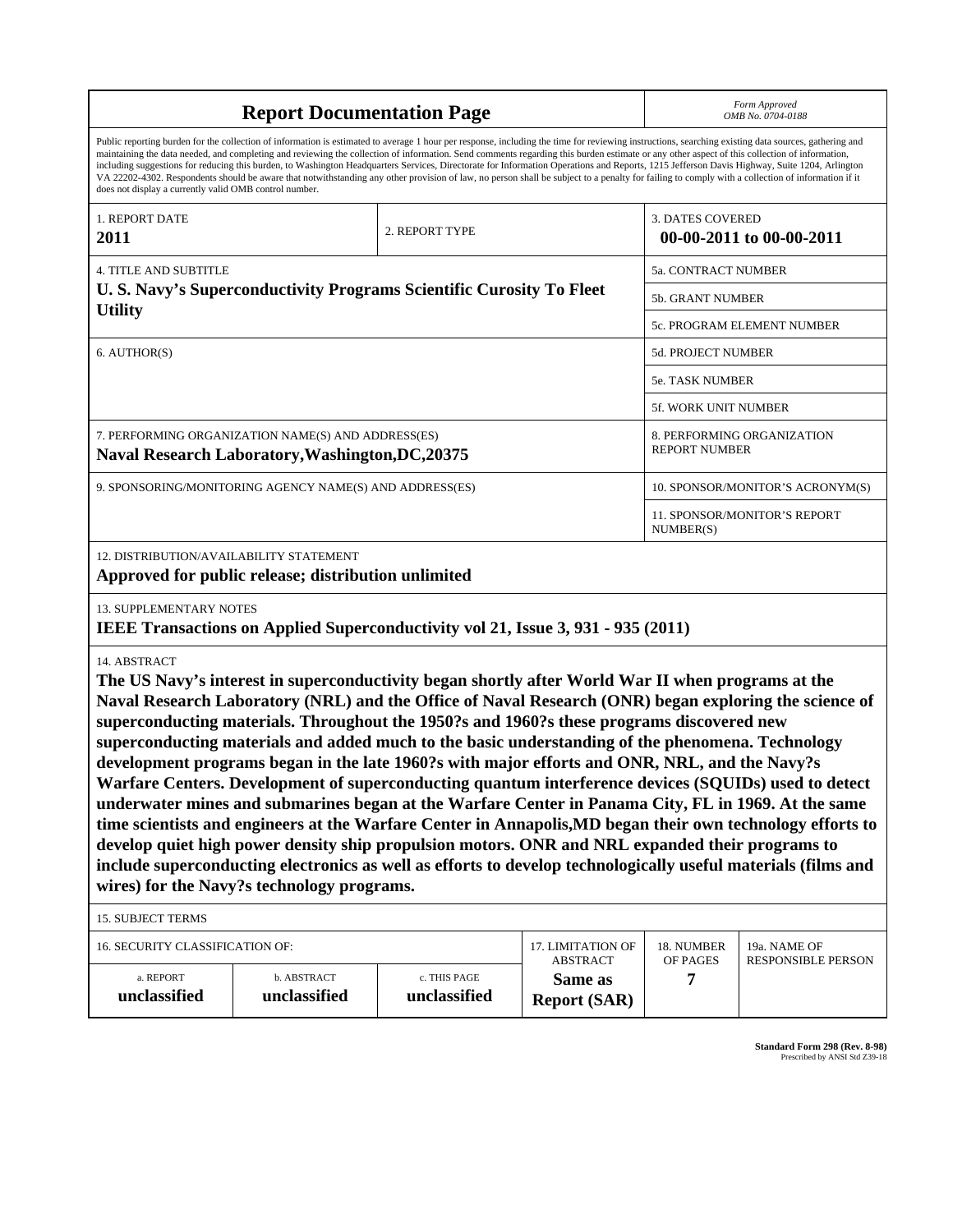discovery of superconductivity in tungsten<sup>6</sup> (Tc =  $0.015$ ) K), iridium<sup>7</sup> (Tc =  $0.10$  K), and the compound germanium-tellurium<sup>8</sup> (GeTe) at temperatures near  $0.3$  K. This later discovery in 1964 takes on great historical significance since it was the first low-carrierconcentration superconductor ever found and represented a confirmation of a theoretical prediction made in 1964.

### **1967-1986: Expansion of effort**

Interest in superconductivity was growing worldwide with expectations of its applied use for power applications, such as ship propulsion systems, and for electronic applications, such as high speed computers or sensitive magnetometers. A decision was made to expand the NRL effort in superconductivity with a focus on Navy relevance. Dr. Donald U. Gubser was hired in 1969 to build a dilution refrigerator and continue basic research in superconducting materials at ultralow temperatures. Dr. Stuart A. Wolf was hired in 1971 to develop a superconducting thin film synthesis facility and Dr. Martin Nisenoff followed in 1972 to head a group focused on SQUID magnetometry. A new Branch was formed in 1971 with Dr. Hein as branch head and rapidly moved into new areas.



**Fig. 2. (Left) Don Gubser with dilution refrigerator (Right) Stu Wolf with sputtering system** 

Throughout this period, the decade of the 1970s and early 1980s, work continued on the more basic aspects of superconductivity<sup>9</sup>, e.g. magnetic flux motion in pure superconductors $10$ , the effects of pressure on the superconducting state $11$ , and the effects of neutron radiation on magnetic flux pinning were all explored<sup>12</sup>. The group also continued to search for new superconducting materials. Among the new classes of materials studied for superconductivity were ternary alloys<sup>13</sup>, and organic materials<sup>14.</sup> The dilution refrigerator largely replaced adiabatic demagnetization for conducting ultralow-temperature research. A major focus of the superconducting materials effort was directed to studies of dimensionality effects in superconductivity. Drs Wolf and Gubser pioneered a new superconductivity subfield by hosting a conference called "Inhomogeneous Superconductors"  $(1979)^{15}$  at a West Virginia retreat where they presented early results on ultrathin, granular NbN superconductors. There were major theoretical and practical concerns about how thin a material could be and remain superconducting and what the exact nature of the superconducting state (topological phase transitions) was as this limit was approached<sup>16</sup>.



**Fig. 3. (Left) Granular film 2D transition (Right) SQUID Magnetomertry workshop : Coolfont Conferences** 

On the synthesis side, Wolf set up a thin film fabrication facility that produced superior niobium and niobium nitride superconducting films. With the fabrication and processing facility in place, Wolf and Nisenoff began making Josephson junctions, superconducting quantum interference devices (SQUIDS), and other electronic devices and began to participate in national programs on applied superconductivity. During this period Drs. Gubser, Wolf, and John Claassen began active collaborations with the Naval Coastal System Center (NCSC), in Panama City, Florida to investigate noise in the SQUID system<sup>17</sup> that was undergoing field testing. In a collaborative project with David Howe in the metallurgy group at NRL, synthesis and processing and characterization of  $V_3Ga$ wire also began in the 1970's and continued into the mid 1980s. Drs Howe, Francavilla, and Gubser, reported on some of the best  $V_3Ga$  wire ever produced using an alloyed core bronze technique<sup>18,19</sup> during this program.



**Fig. 4.(Left) Clif Krowne, Ed Cukauskas, and Marty Nisenoff (Right) Tom Francavilla** 

Systems development also took place in this time frame. In a joint effort with the Communication Sciences group at NRL, SQUID magnetometers were developed as a compact receiving antenna for the ELF transmissions. The three axis magnetometer system was designed and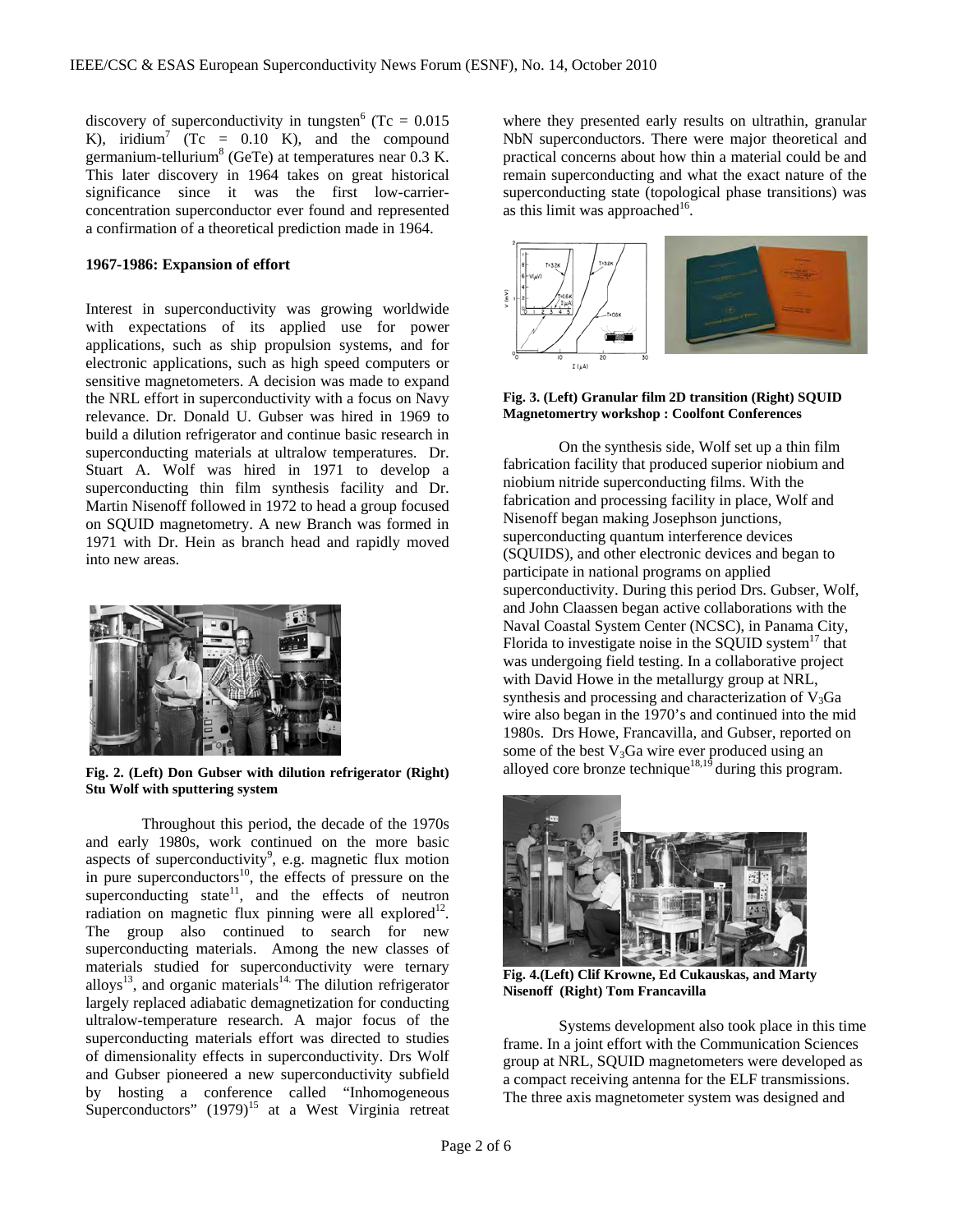tested to be operation while on a moving platform which would be submerged in 100 meters below the surface of the ocean off the coast of San Clemente Island,  $California<sup>20,21</sup>$ .

In 1979 the Cryogenic and Superconductivity Branch moved to the Electronic Division and then was disestablished following Dr. Hein's retirement. Applied electronic efforts, headed by Dr Nisenoff remained in the Electronics Division, while the materials efforts, with Drs. Gubser and Wolf, was merged with the Metal Physics Branch in the Materials Division. The electronic efforts expanded to include digital circuitry, and passive superconducting microwave devices. Dr. Nisenoff began to be more involved with cryogenic refrigeration necessary for superconducting applications and was assigned part time to ONR to assist Mr. Edelsack with the superconductivty and cryogenics program. Dr. Edward Cukauskas worked on developing alternative barriers of the niobium tunnel junctions and had a very productive collaborative program on this topic with the industry. Dr. John H Claassen worked on the detection of microwave radiation with superconducting devices and in exploring microwave passive circuit elements based on the kinetic inductance property of the superconducting state.

The theoretical effort on superconductivity at NRL was started in 1973 by Barry Klein and Dimitrios Papaconstantopoulos who, using band structure calculations, implemented a methodology for calculating superconducting properties from first principles. In 1974 they published their first PRL, demonstrating a quantitative evaluation of the electron-phonon coupling and superconducting transition temperature for the transition metals V and Nb, and for NbC. In the fall of 1974, Larry Boyer joined the group and in the next four years the trio performed a series of calculations of the electronic structure and superconducting properties of many different classes of materials, i.e. carbides, nitrides, hydrides, and A15 compounds. A study of superconductivity for  $32$  elements<sup>22</sup> in the periodic table was done in collaboration with an IBM group as well as published calculations on the A15 compounds that pushed the computational capabilities of the times<sup>23</sup>. Other papers on the interpretation of superconductivity in palladium hydride and the accompanying inverse isotope effect; and the first quantitative prediction of high superconducting temperature in metallic hydrogen were done in this period. In late of 1979 Warren Pickett joined the theory group and together with Klein, Papa and Boyer performed calculations on a few C15 laves phase compounds as well as on transition-metal nitrides. In 1984 they published a paper in Nature<sup>24</sup> with a result that MoN might have a superconducting transition temperature of 30K, a record for that time. Unfortunately,

the experimentalists at NRL and elsewhere could not fabricate the material in a stoichiometric B1 structure. In 1988 Boyer and Michael Mehl, working with Henry Krakauer of William and Mary showed, via calculations of the elastic constants that a phonon instability prevents the formation of pure MoN.



**Fig. 5. (Left) Dimitri Papacontantopoulous, Warren Pickett, Barry Klein, and Larry Boyer (Right) Typical Band Structure Diagram.** 

An important event of the superconductivity efforts at NRL during this era was the organization of the 1986 Applied Superconductivity Conference<sup>25</sup>. The chairman of this conference was Mr. Edgar Edelsack, who ran the superconductivity program at ONR, but cohosts and co-organizers were the NRL trio of Drs. Gubser, Wolf, and Nisenoff from NRL. Together, ONR and NRL successfully hosted this international conference in Baltimore, Maryland, where the theme centered on the 75th anniversary of the discovery of superconductivity. The tone of the meeting was reflective of past accomplishments. No one at the meeting suspected that the field of superconductivity was about to accelerate in a manner of extraordinary proportions.

# **1987 – 2010 High Temperature Superconductivity Days**

 NRL was well positioned to respond to the challenge of the new HTS discovery. More than 30 scientists became actively involved in HTS research and quickly established NRL's reputation as a major laboratory in the field. By March of 1987, NRL had isolated, identified, and established processing procedures for the first superconducting material with a transition temperature Tc over 90  $K^{26}$ . Later, NRL researchers made a wide range of contributions including: determination of the phonon density of states in  $YBCO<sup>27</sup>$ , Raman spectroscopic investigations that revealed the novel symmetry of the superconducting order parameter in both n-type and p-type cuprate high temperature superconductors $28$ , high resolution structure studies of inhomogeneities in HTS materials, $29$  the discovery of several new superconductors with Tc above  $100K<sup>30</sup>$ , the discovery of an anomalous temperature dependence of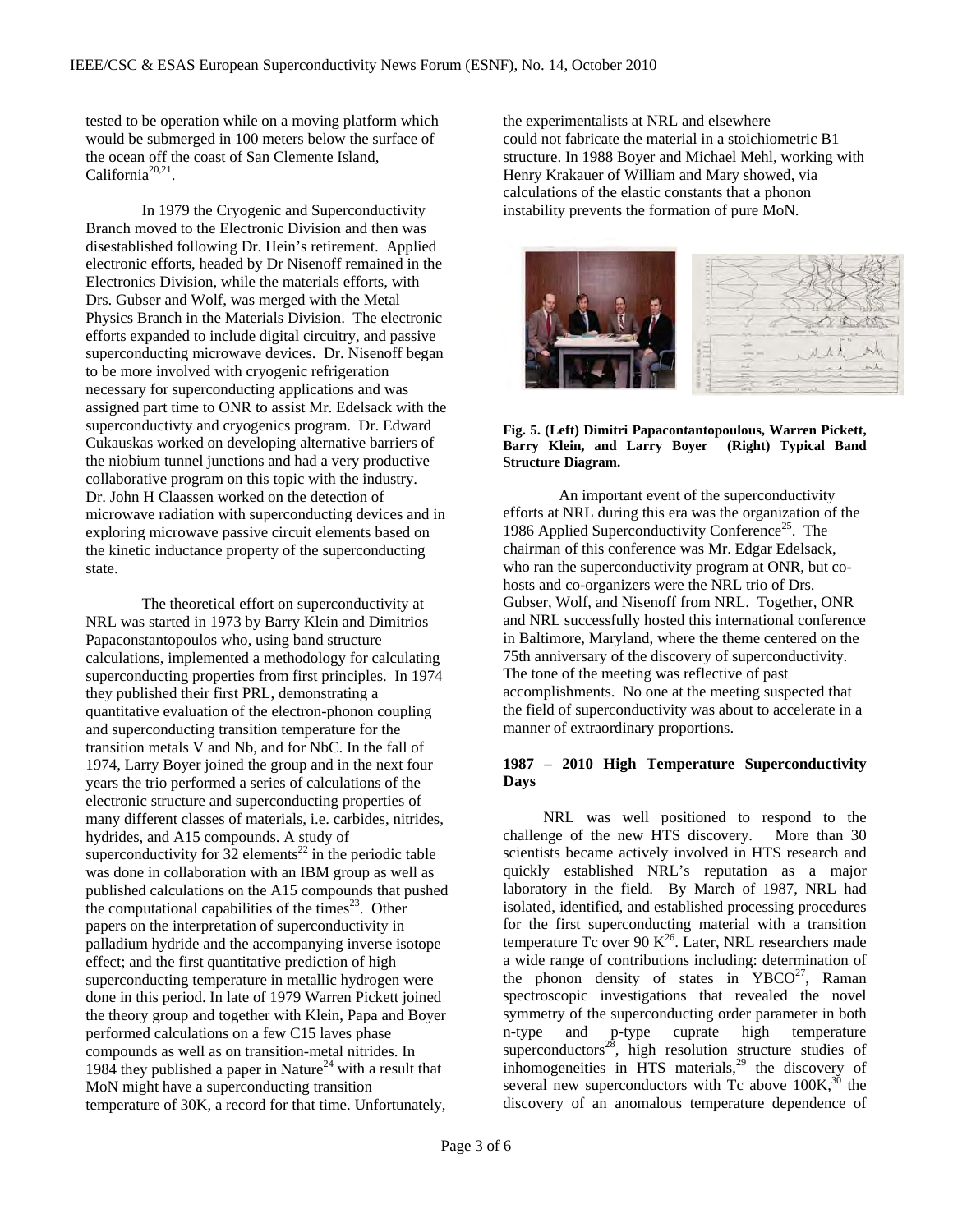$H_{c2}$  in Bi<sub>2</sub>Sr<sub>2</sub>CuO<sub>6</sub>,<sup>31</sup> measurements of the pressure dependence of  $T_c$  for HTS materials,<sup>32</sup> synthesis of thin films of HTS using pulsed laser deposition,<sup>33</sup> measurements of the magnetic penetration depth and microwave losses in a YBCO/LaAlO3/YBCO trilayer transmission line,<sup>34</sup> casting of BISCCO,<sup>35</sup> Synthesis of YBCO thin films with low microwave surface resistance using  $CVD$ ,<sup>36</sup>, optical detection in thin granular films of  $YBCO<sub>37</sub>$ , thermo-electric power in YBCO<sub>,<sup>38</sup></sub> the synthesis of dense  $MgB<sub>2</sub>$ <sup>39</sup> and the development of a contactless method to determine the  $J_c$  of thin film superconductors.<sup>40</sup> During this time period they also developed a method for determining the transport spin polarization of ferromagnetic materials using point contact Andreev reflection (PCAR). $41$ 

 In the leadership category, NRL was also in the forefront of the HTS phenomena. NRL organized two of the first international conferences on HTS materials (Materials Research Society (MRS) Special Symposium (Gubser, April 1987) and "Novel Mechanisms for Superconductivity" (Wolf, June 1987)). The Chief of Naval Research formed the Naval Consortium for Superconductivity in August 1987, which became the official body for overseeing the Navy's superconductivity program (Gubser, chairperson). NRL scientists became managers of the new SDIO program of HTS applications (Gubser, Nisenoff), and primary consultants on the new DARPA HTS program (Wolf). A new NRL program in basic research on HTS materials was started (Gubser, Wolf, Nisenoff, Klein), and an existing ONR program on superconductivity (Nisenoff) was refocused on the new materials. Gubser, Wolf, and Nisenoff participated in many national study boards to help plan a national response to the rapidly growing field.

 Perhaps the most important NRL superconductivity program during the 1990's was on space applications of superconductivity. This program, called the NRL High Temperature Superconductivity Space Experiment (HTSSE), is the most aggressive program in the world on promoting systems applications of superconductivity.. The first phase of HTSSE was to obtain simple HTS devices in 1991, just 4 years after the discovery of these materials, from about 23 differnet research organizations, which were then testeded and space qualified by the NRL Center for Space Technology. In the second phase of the HTSSE program, 11 fully functional microwave components and sub-systems were procured or built and, then fully space qualified and mounted on a scientific payload ARGOS which as launched in1999. These devices were monitored for more than 3 years in orbit before the program was terminated. This program was nationally touted for fostering industrial competitiveness in the area of superconducting microwave devices<sup>42</sup>.



**Fig. 6. (Left) Post of HTSSE devices (Right) M. Nisenoff, S. Wolf, J. Ritter, and G. Price – Technical leaders of the HTSSE project** 

 When the high-temperature superconductors came on the scene the theoretical effort was at the forefront of the frenetic research. The NRL theoretical team, now joined by David Singh and Ronald Cohen, published a series of seminal PRB and PRL papers on the electronic structure of these materials. Of particular note are two review articles by Pickett, one on High Tc cuprate superconductors $43$  and another establishing a Fermi surface for the high temperature superconductors<sup>44</sup>. Other important contributions were studies by Pickett and Singh on the borocarbide superconductors, and a Science article by Pickett and Steve Erwin on  $K3C60^{45}$ . After the departure of Pickett for UC Davis in the mid-nineties Singh had several key papers on the electronic structure of many other materials including ruthenates and cobaltates. In 1996 Igor Mazin joined the group and participated in several projects with Singh receiving a lot of attention from both the electronic structure and superconductivity communities. Mazin working with Jens Kortus and Boyer produced an outstanding PRL<sup>46</sup> on MgB2, a 40K superconductor, which was explained by Mazin et al and other groups as a good example of electron-phonon mechanism. More recently Mazin joined by Michelle Johannes started work on the new Fe-based superconductors, the so-called pnictides, continuing the NRL tradition of significant publications in  $PRL^{47}$ .



**Fig. 7. (Left) L. Boyer, J. Serene, W, Pickett, J. Cohen, and D. Singh (Right). Fermi level diagram of YBCO** 

 As the century turned, the experimental research efforts at NRL focused more and more on the characterization of HTS wires and tapes for use in power systems. Two main thrusts were: mechanical strength<sup>48-</sup>  $50$  and durability, and electrical loss<sup>51</sup> during ac operation. These projects were closing tied with industrial efforts and the mechanical specifications for the HTS synchronous motors built by industry (American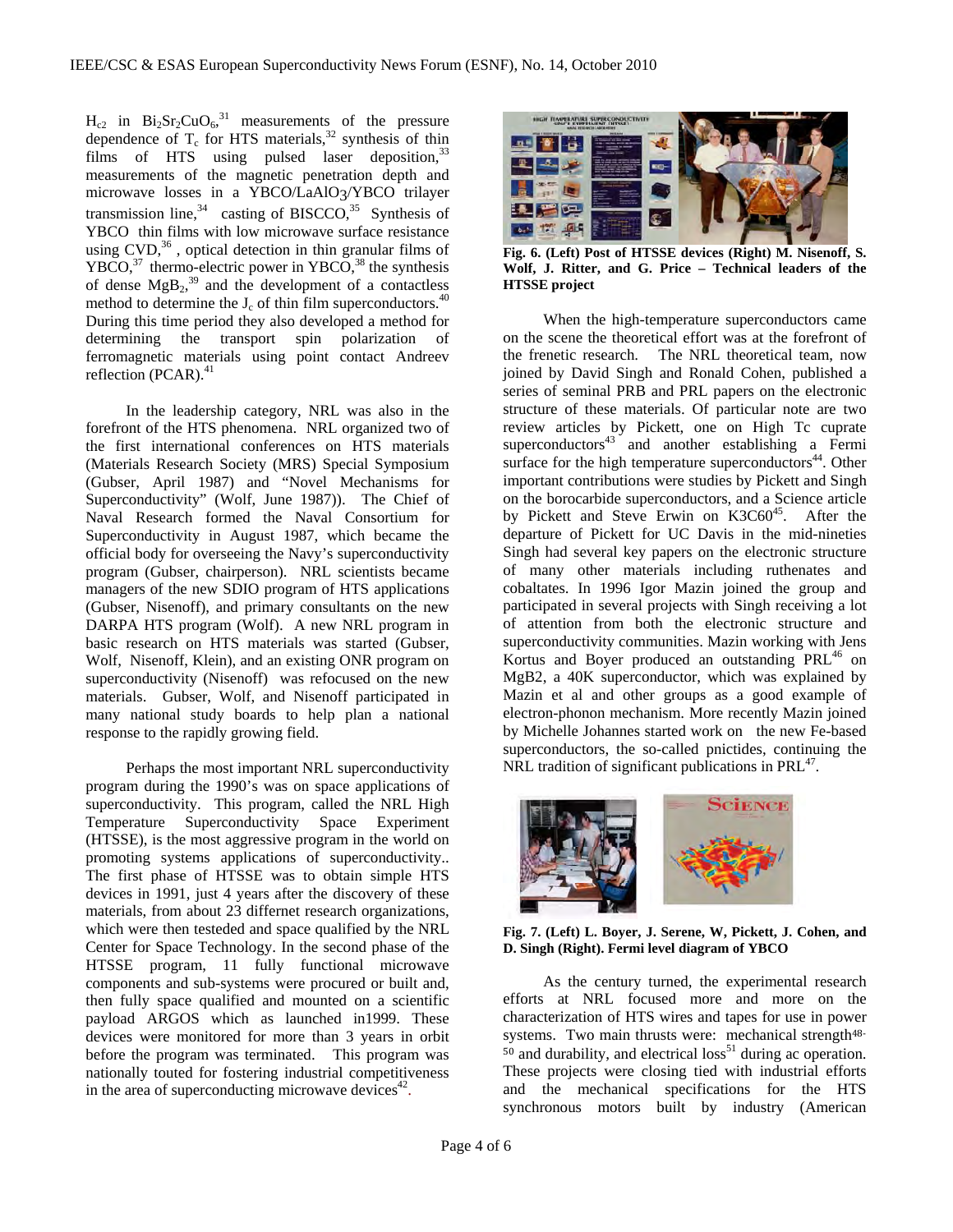Superconductor Corporation) were set by the experimental results of Dr. Ronald Holtz.



**Fig. 8. (Left) Ron Holtz (Right) Mike Osofsky** 

 Superconductivity has been a major program at NRL for over 60 years. The present effort traces its history to the earliest beginning in 1948. The people and their many accomplishments have kept superconductivity research strong at NRL. In 2010 NRL continues exciting research in basic (experimental and theory), and applied (electronic and power) research and development in superconductivity.

Contributions for other Navy organizations will occur in subsequent issues of the IEEE Transactions of Applied Superconductivity

#### References

- 1. J. DeLaunay and R.L. Dolecek, Phys. Rev. 72 141 (1947)
- 2. W. E. Henry, "Lectures Notes in Physics" Magnetic Phenomena 337 10 (1989)
- 3. W. E. Henry, and R. L. Dolecek, Rev. Sci. Instru. 21 496 (1950)
- 4. J.R. Clement, and E.H. Quinnell, Rev. Sci. Instru. 23 213 (1952)
- 5. J. DeLaunay, Phys Rev. **79 398 (1950)**
- 6. J.W. Gibson, and R.A. Hein, Phys Rev Letts 12 688 (1964)
- 7. R.A. Hein, J.W. Gibson, B.T. Matthias, T.H. Geballe, and E. Corenzwit, Phys. Rev. Letts. 8 408 (1962)
- 8. R.A. Hein, J.W. Gibson, R. Mazelsky, R.C. Miller, and J.K. Hulm, Phys. Rev. Letts 12 320 (1964).
- 9. D.U. Gubser, Phy Rev B 3 827 (1972).
- 10. S. Wolf, D Gubser, and D. E. Farrell, Solid State Comm. 14 457 (1974)
- 11. A.W. Webb, D.U. Gubser, and L.C. Towle, Rev. Sci Instrum. 47 59 (1976)
- 12. T.L. Francavilla, B.N. Das, D.U. Gubser, R.A. Meussner, and S.T. Sekula, J. Nuclear Matls. 4 377 (1977)
- 13. D.U. Gubser and R.A. Hein, Solid State Comm. 15 1039 (1974).
- 14. D.U. Gubser, w.w.Fuller, T.O. Poehler, D.O. Cowan, M. Lee, R.S. Potember, L.Y. Chiang, and A,N. Bloch, Phys Rev B 24 478 (1981)
- 15. "Inhomogeneous Superconductors" Edited by D.U. Gubser, T.L. Francavilla, J.R. Leibowitz, and S.A. Wolf AIP conf Proc. No. 58 (1979)
- 16. .A. Wolf, D.U. Gubser, and Y. Imry, Phys. Rev. Letters 42, 324 (1979).
- 17. J. H. Claassen, S.A. Wolf, and D.U. Gubser, IEEE Trans. MAG-21, 434 (1985)
- 18. D.G. Howe, D.U. Gubser, and T.L. Francavilla, IEEE Trans. MAG-17, 654 (1981)
- 19. D.U., Gubser, T.L. Francavilla, D.G. Howe, R.A. Muessner, and F.T. Ormand, IEEE Trans on Magnetics MAG-15 385 (1979)
- 20. S.A. Wolf, J.R. Davis, and M. Nisenoff, IEEE Trans Comm. COM-22549 (1974)
- 21. J.R. Davis, R.J. Dinger, and J Goldstein, NRL Report 7990, April 9 (1976)
- 22. D.A. Papaconstantopoulos, L.L. Boyer, B.M. Klein, A.R.Williams, V.L. Moruzzi, and J.F. Janak, Phys Rev B15 4221 (1977)
- 23. B.M. Klein, L.L. Boyer, and D.A. Papaconstantopoulos, Phys. Rev B18, 6411 (1978)
- 24. D.A. Papaconstantopoulos, W.E. Pickett, B.M. Klein, and L.L. Boyer, Nature 308 494 (1984).
- 25. IEEE Trans on Magnetics MAG-23 (1987).
- 26. S.B. Qadri, L.E. Toth, M. Osofsky, S. Lawrence, D.U. Gubser, and S.A. Wolf, Phys Rev **B 35**, 6868 (1987)
- 27. J.J. Rhyne, D.A.. Neumann, J.A. Gotaas, F. Beech, L. Toth, S. Lawrence, S.A. Wolf, M. Osofxky, D.U. Gubser, Phys Rev. B 36 2294 (1987)
- 28. C. Kendziora, R. J. Kelley, and M. Onellion, Physical Review Letters, 77, 727 (1996).
- 29. E. F. Skelton, A. R. Drews, M. S. Osofsky, S. B. Qadri, J. Z. Hu, T. A. Vanderah, J. L. Peng, and R. L. Greene, Science **263**, 1416 (1994)
- 30. M. S. Osofsky, W. L. Lechter, L. Toth, E. F. Skelton, A. R. Drews, C. C. Kim, B. Das, S. B. Qadri, A. W. Webb, and R. J. Soulen, Jr., J. Supercond. **8**, 511 (1995); W. L.
- 31. M.A. Osofsky, R.J. Soulen, S.A. Wolf, J.M. Broto, H.Rakoto, J.C. Ousset, G. Coffe, S. Askenazy, P. Pari, I. Boozovic, J.N. Eckstein, and G.F. Virshup, Physical Rev. Lett, 71 2315 (1993)
- 32. D. D. Berkeley, E. F. Skelton, N. E. Moulton, M. S. Osofsky, W. T. Lechter, V. M. Browning and D. H. Liebenberg, Phys. Rev. B **47**, 5524 (1993)
- 33. J.S. Horwitz, D.B. Chrisey, M.S. Osofsky, K.S. Grabowski, and T.A. Vanderah, J. Appl. Phys. **70 (2)** 1045(1991); D.B. Chrisey, K.S. Grabowski, M.S. Osofsky, Physica **C 162-164**, 129 (1989)
- 34. J. M. Pond, K. R. Carroll, J. S. Horwitz, M. S. Osofsky, and V. C. Cestone, Appl. Phys. Lett. **59 (23)** 3033 (1991)
- 35. B.N. Das, L.E. Toth, R.J. Rayne,. B.A. Bender, M.S. Osofsky, R.J. Soulen Jr., W.L. Lechter, N.C. Koon, S.A. Wolf; Journal of Superconductivity **2 (2)**, p. 253 (1989).
- 36. W. J. DeSisto, R. L. Henry, H. S. Newman, M. S. Osofsky, and V. C. Cestone, Appl. Phys. Lett. 60 **(23)**, 2926 (1992);
- 37. M. Leung, P.R. Broussard, J.H. Claassen, M. Osofsky, S.A. Wolf, U. Strom, Applied Phys. Lett. 51**,** 2046 (1987).